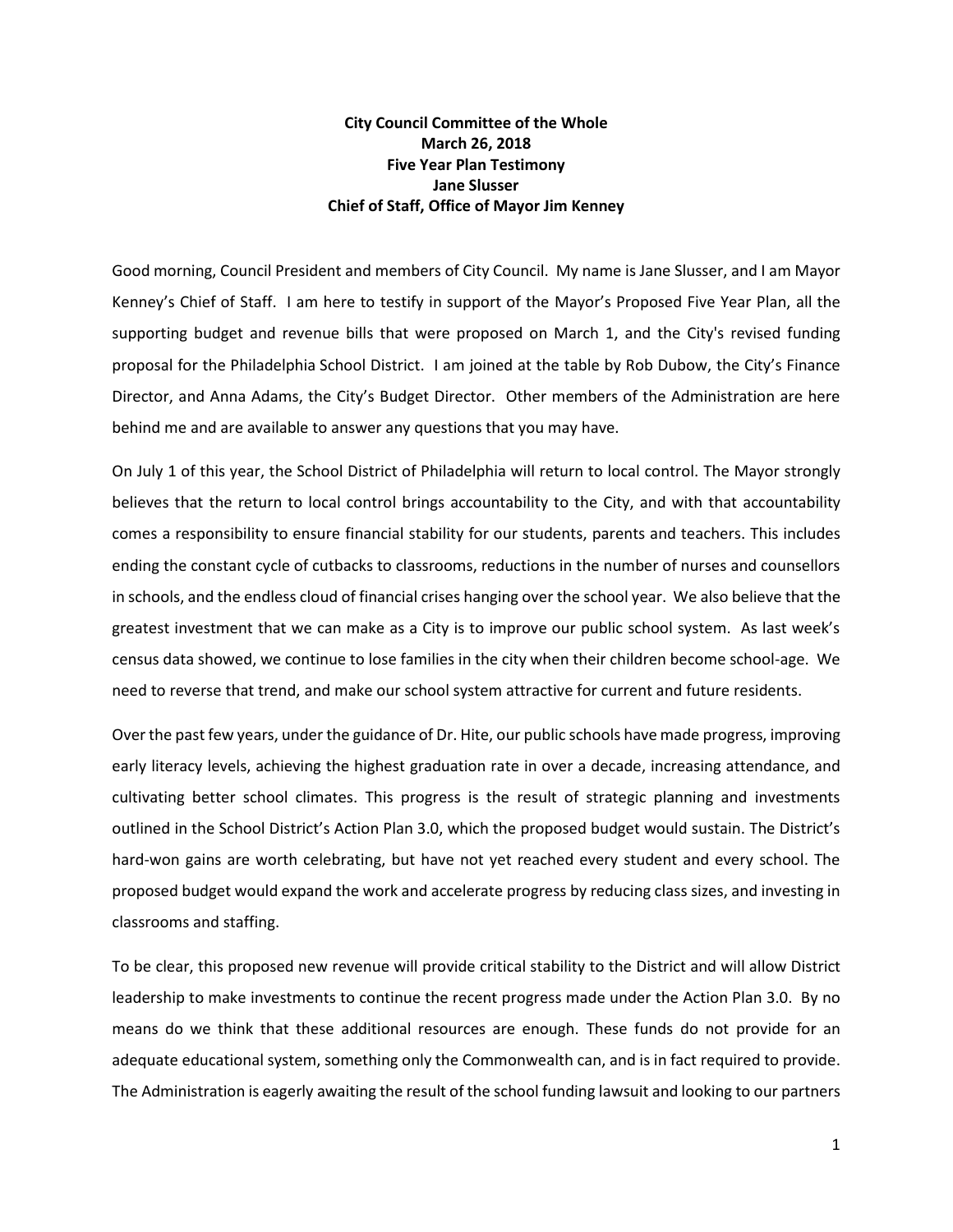at the Commonwealth to fulfil the constitutional requirement to properly fund our school system. That funding will then help build on the investments we've already made as outlined in this plan to ensure all our kids have access to a quality education in their neighborhood.

With information from the Office of Property Assessment on the FY19 property assessments last week, the Administration is adjusting our proposal to meet the School District's immediate needs and will be proposing an amended legislative package. Our basic tenets are the same. We propose to provide sufficient resources to solve the projected deficit, and make important investments. The School District is projecting that without corrective action its deficit would climb to over \$900 million by FY23. We propose to increase the City's direct contribution to the District by a total of \$100 million over five years. An adjustment to slightly slow down our previously planned Wage Tax rate reductions will generate an additional \$340 million. Finally, we propose an increase to the property tax rate of 4.1%, rather than the 6% that we had originally assumed would be needed to close the gap. In combination, the increased revenue from our growing property tax base and the revenue from the property tax increase will generate \$530 million for District over five years. Overall, this package will provide \$966 million in funding to the District over the course of this plan.

On average, assessments have grown by 11% and the impact on individuals will vary depending on what happens with the assessment on their specific property. Our original proposal included a commitment to protecting low- and middle-income homeowners, including through a proposed increase to the homestead exemption. Now that the certified property assessments are higher than we anticipated when we proposed the budget, we would like to increase the homestead exemption from the current \$30,000 of assessed value to \$45,000, to provide additional relief to homeowners. We propose to offset the cost of this increased homestead for the District through an increase in the Real Estate Transfer Tax to a local rate of 3.413% from the current 3.1%. All of this revenue will now be used to cover the cost of the homestead exemption, and therefore the proposed rate is slightly lower than our original proposal.

We understand that these increases and rate adjustments are tough decisions for City Council, as you balance the need to fund our schools with preventing financial hardship of our residents. However, we strongly believe that providing this funding for Philadelphia schools is the most significant investment we can make to provide for the long-term strength of our economy and lower our high poverty rate. This proposal means that no one group of taxpayer shoulders all the burden. In fact, for a median homeowner with a home assessed at \$128,000, the property tax increase combined with the increased homestead exemption will result in savings on their property tax bill if their assessed value did not change.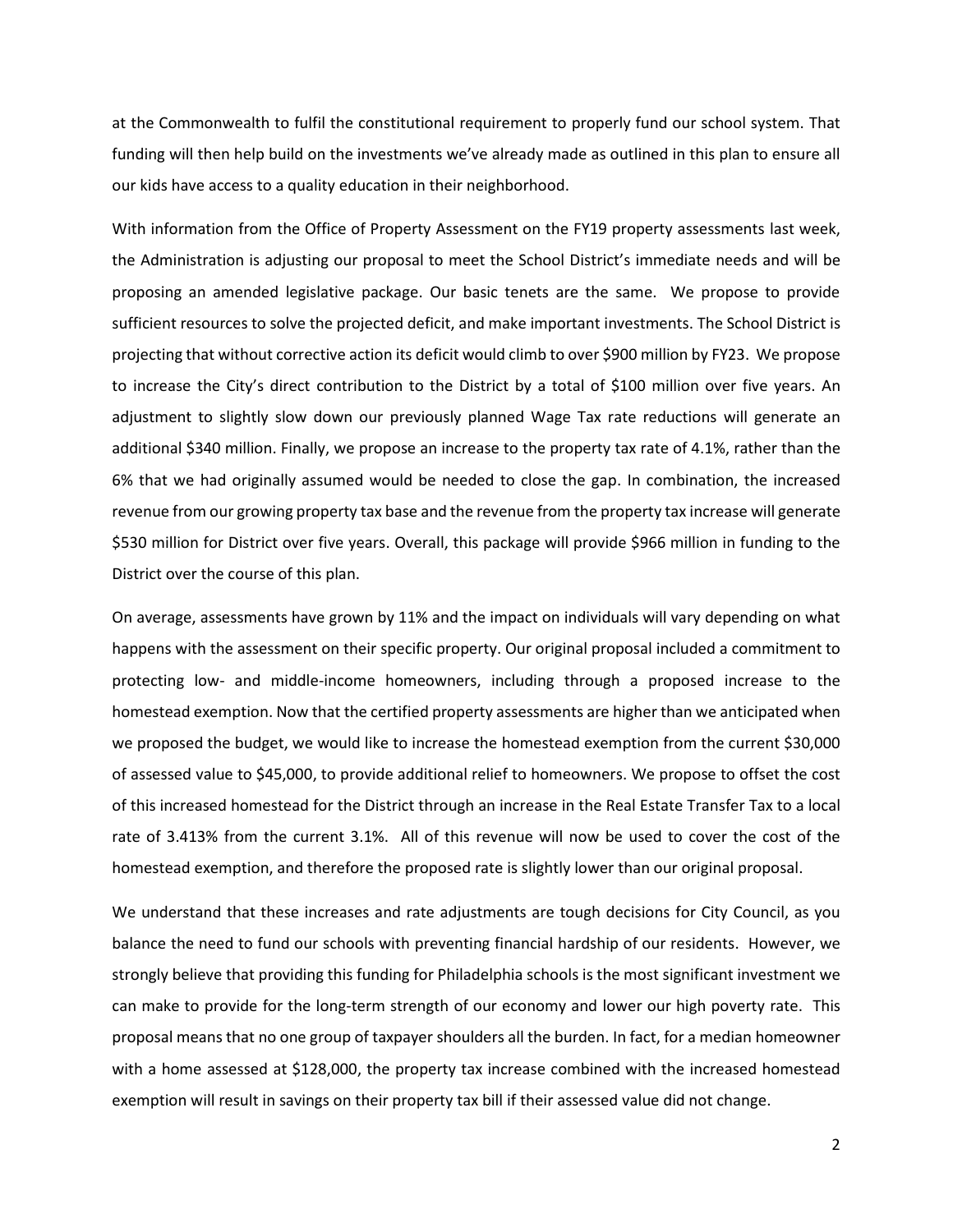Although our proposal for the District is the most significant proposal in the Five Year Plan, the Administration does include other key investments that will be used to strengthen the city. In partnership with City Council, over the last two years we have been able to provide 2,700 pre-Kindergarten slots to 3 and 4-year-olds all across the city, and our Five Year Plan shows our intention to grow the number of slots to 5,500 by FY23. With the Beverage Tax lawsuit still pending, our ramp up is slower than we had originally hoped, but we are fully confident in our case. As you all know, additional Beverage Tax receipts for pre-K have been placed in reserve while the lawsuit is pending. When the lawsuit is finally resolved in our favor, we will spend the funds that we had placed in reserve, focusing on improving the capacity and capability of our early childhood providers to expand the number of slots in high quality pre-K classrooms. Likewise, thousands of Philadelphia students and families have benefited from our 12 community schools, and by the end of the Plan, we'll have grown these to 20. Finally, we are happy to provide additional resources for the Community College of Philadelphia in this Plan. We believe this shows the administration's commitment in education from our youngest Philadelphians in pre-K, all the way through adults attending college.

The Five Year Plan also addresses Philadelphians' safety. Resources have been proposed for the Police and Fire Departments to expand personnel – allowing the Police Department to reach and maintain a sworn strength of 6,525 and the Fire Department to add additional firefighters and paramedics, as well as dedicated training and safety positions, and restore field technicians. The Plan invests in violence prevention programming, to support efforts to keep our young adults safe, and in criminal justice reforms in partnership with the DA, the Courts, the Defender Association, and the MacArthur Foundation. The Plan also adds funding for DHS to keep our most vulnerable children safer, with investments in foster care providers and additional case workers to keep families intact. An additional \$2 million annual investment in demolitions for L+I will also make a huge dent in removing imminently dangerous properties from our neighborhoods.

In response to one of the other major crises that our city is grappling with, the Plan includes additional investments to combat opioids, with funding for homeless respite and housing first programs, additional naloxone, working with physicians on medication-assisted treatment, and police diversion programming. To address the city's homeless population, \$1 million annually is proposed for the Hub of Hope, which, as many of you have witnessed first-hand, is providing high quality services which are already having a positive impact.